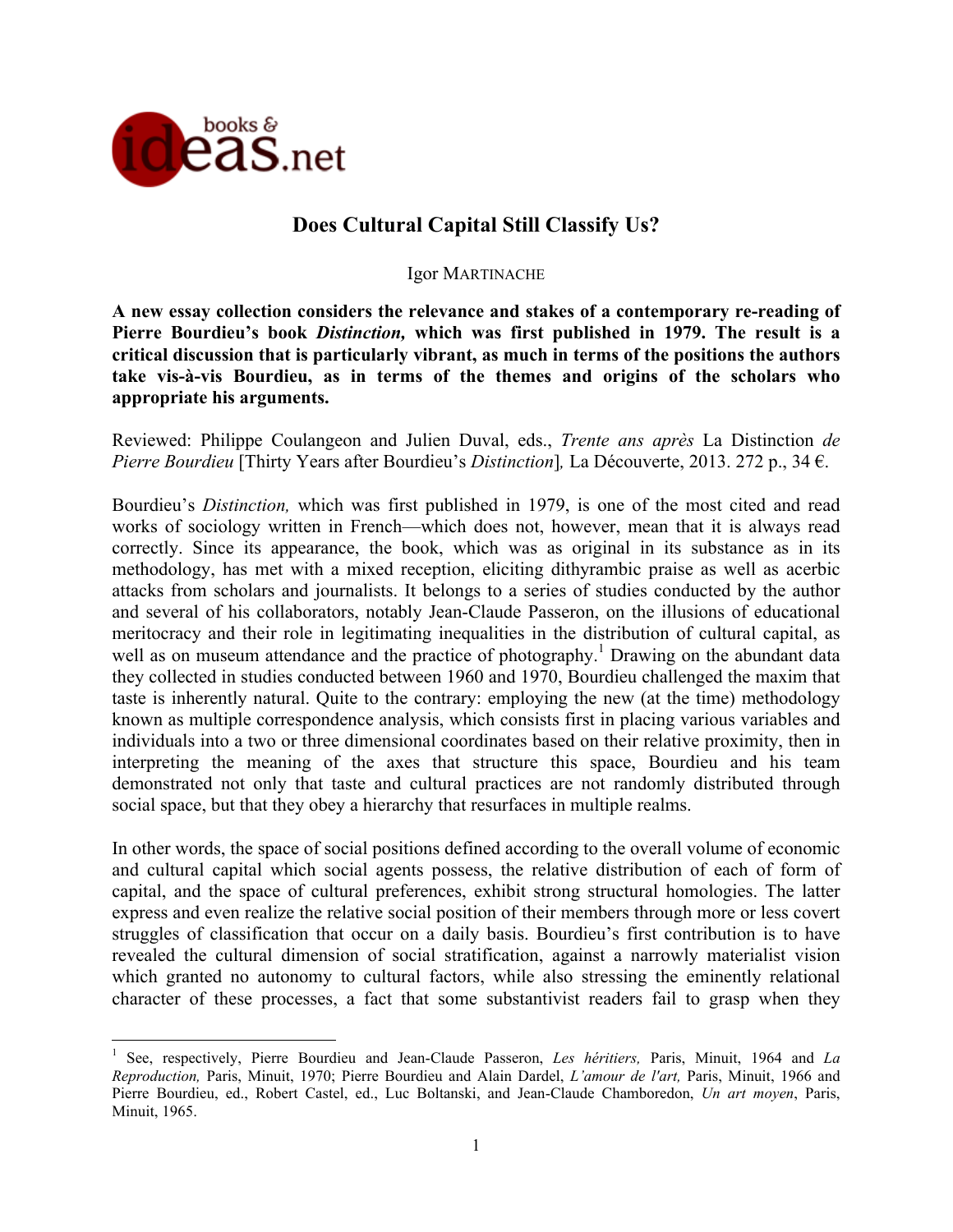conclude, based on Bourdieu's data, that certain tastes and practices inherently characterize particular social groups to the exclusion of others. Put differently, practices are not inherently classificatory, like the game of *pétanque* for the French working class; they are so only in relation to other practices and social classes, whose tastes and (in particular) distastes represent their relationship to others people. While this revamped approach to social stratification developed by Bourdieu has now become essential to any sociologist's training, some take pleasure in pointing out its limitations, whether temporal (the fact that this data was collected during the 1960s and 1970s), spatial (their focus on French society), or theoretical (the fact that its theoretical framework was largely inspired by earlier authors, including Norbert Elias, Edmond Goblot, and Thorstein Veblen, and that it is said to have lost its validity as society has supposedly become more eclectic and less differentiated). Hence the question that is asked of any work that has acquired the status of a classic: more than three decades after its publication, why should we still read *Distinction*?

This question inspired a major conference that was held in Paris in November 2010, upon which this collection is based. In their introduction, after revisiting the debates that followed *Disinction's* publication, the two organizers, Philippe Coulangeon and Julien Duval, admit their surprise at the massive response to their call for papers, which alone testifies to continued interest in the topic. More than 130 papers were ultimately presented, half of which by non-French scholars. Of these, only 25 were published, the goal of the selection being to present the major themes that the conference brought to light.

## *Distinction:* **Intellectual Context, Reception, and Elaboration**

The first part of the volume is devoted to *Distinction's* context. Monique Saint-Martin, one of Bourdieu's most loyal collaborators, recounts the work's genesis, focusing on its sources and method—i.e., its famous multiple correspondences analysis—but also the misunderstandings that arose from the difficulty of considering multiple dimensions simultaneously. Next, Gisèle Sapiro considers the book's international reception, pointing out that it also crossed disciplinary boundaries, while Michèle Lamont considers the case of the United States, where *Distinction* helped to build bridges between French and American sociologists, though its reception by the latter was more pluralistic. Jean-Louis Fabiani's and Louis Pinto's essays are, for their part, more theoretical: they seek to clear up a number of misunderstandings about Bourdieu's argument and to suggest rules for the "correct usage" of *Distinction,* to quote the title of Pinto's somewhat normative essay.

In a second set of texts, the authors present their own research in the sociology of culture in order to acknowledge their conceptual debts to Bourdieu and the continued validity of his findings. Whether it be the audience of the Ensemble Intercontemporain—the only regular French orchestra devoted to contemporary music—or young people in working-class milieus in London or Seine-Saint-Denis, avid readers of crime novels or the food tastes of Boston gentrifiers (i.e., members of the upper classes who move to traditionally working-class neighborhoods<sup>2</sup>), the contributors show the extent to which the hierarchy of cultural contents does indeed remain a fruitful thesis in these areas of research. In this way, they help to significantly qualify the pervasive view that cultural legitimacy has been replaced by eclecticism, with an "omnivorous"

<sup>!!!!!!!!!!!!!!!!!!!!!!!!!!!!!!!!!!!!!!!!!!!!!!!!!!!!!!!!!!!</sup> 2 See Sylvie Tissot, *De bons voisins,* Paris, Liber-Raisons d'agir, 2011.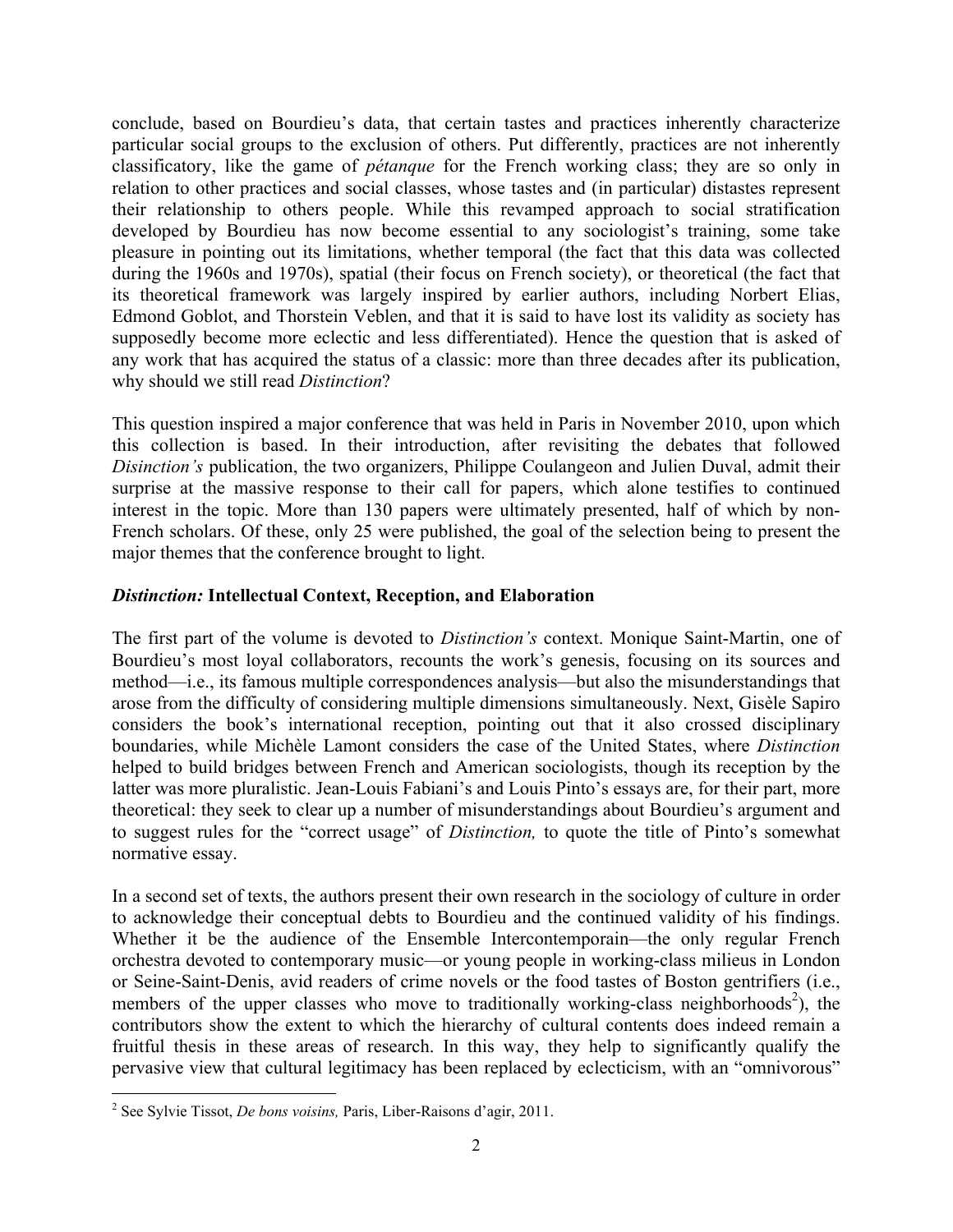dominant class on one side and a "univorous" dominated class on the other. This argument was first proposed by Richard Peterson<sup>3</sup> and has been promoted in France by Olivier Donnat, the principal investigator on the studies on French cultural practices that are periodically commissioned by the French Culture Ministry. Olivier Roueff and Benard Lahire propose a number of critical and theoretical elaborations of Bourdieu's work by respectively examining the concept of structural homology, which Bourdieu coined without developing, from the standpoint of the role of cultural middlemen and by discussing the extent to which a single individual can transfer between realms a disposition to appreciate works and practices possessing the same degree of legitimacy. In his own work, Lahire has shown that the norm which prevails in cultural practices is not coherence but, rather, dissonance, which does not rule out the need to distinguish oneself from oneself<sup> $4$ </sup>

#### **International and Theoretical Perspectives**

The third part of the book considers international perspectives, not so much as areas of research (at least some of the previously discussed essays dealt with non-French topics) as the authors themselves. Thus a group of French and British scholars presents the results of a major study of British cultural practices conducted in the 2000s, using the method of multiple correspondence analysis, which they describe in a pedagogical spirit. According to these scholars, the key factor in differentiating tastes and cultural practices is class membership, in addition to its homologies in other realms, though the coordinates generated by the statistical analysis were not quite identical to those that Bourdieu and his team identified in their own study. According to this data, the true fault line is not between legitimate cultural and an illegitimate culture, but between those who participate in cultural activities and those who don't, which would seem to give credence to the view that distinction has now become eclectic. They also observe, again in contrast to *Distinction,* that some tastes and practices are shared by most people and, consequently, are not classificatory, and that a sharp boundary exists between college educated middle classes and unqualified working classes. The other studies in this section deal with the way in which social stratification, considered symbolically, is inscribed in urban space (based on the example of Porto); on the prevalence among Sao Paolo's wealthiest inhabitants of a "taste for tradition," which rejects avant-garde culture—a finding that, according to the author, further contradicts the thesis of the rise of an "omnivorous" elite; and, in a similar vein, a comparison between Great Britain and Denmark, which, while also referring to other studies (notably of Serbia), shows that even if it has declined, a legitimate scholarly culture still exists in these societies, through which their dominant classes continue to distinguish themselves. This culture has, however, evolved, notably through the development of new technology and the rise of a kind of cosmopolitanism, which, the authors argue, distinguishes itself from popular culture less through any specific content than through the ways in which it is appropriated. In other words, that fact that members of the dominant class share certain cultural objects with the dominated class does not mean that they consume them in the same way.

Part four consists of essays discussing the theory of social stratification and class relations that are implicit in *Distinction*—which, without ever being its explicit theme, are nonetheless the

<sup>!!!!!!!!!!!!!!!!!!!!!!!!!!!!!!!!!!!!!!!!!!!!!!!!!!!!!!!!!!!</sup> <sup>3</sup> Notably in his article "Understanding Audience Segmentation: From Elite and Mass to Omnivore and Univore," *Poetics,* vol. 21, n°4, 1992, p. 243-258. <sup>4</sup>

See *La Culture des individus,* Paris, La Découverte, 2004.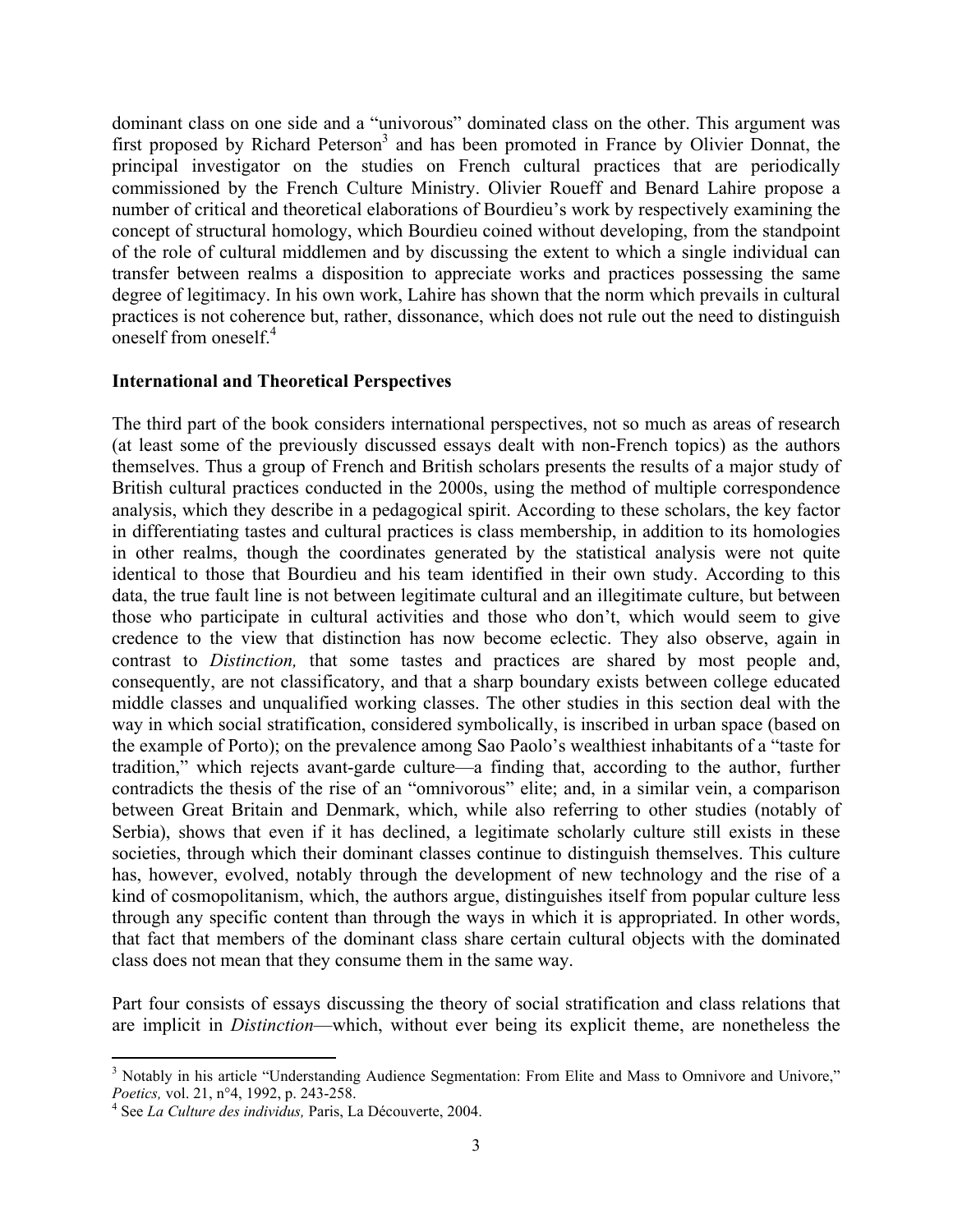book's heart, as Philippe Coulangeon and Julien Duval observe (p. 384). Thus Gérard Mauger addresses Pierre Bourdieu's relationship with the working class, notably the famous charge leveled by two of his former collaborators, Claude Grignon and Jean-Claude Passeron, that Bourdieu was excessively pessimistic, which Mauger sees as a debate over Bourdieu's legacy.<sup>5</sup> Yet he concedes that Grignon and Passeron were right to recognize that Bourdieu paid insufficient attention to diversity within the working class compared to his careful analysis of the differences found within the dominating classes. Marie-Hélène Lechien and Lise Bernard, for their part, reconsider in their respective essays the relevance of the contested concept of "new petite bourgeoisie," which Bourdieu coined, whereas Agnès Van Zanten examines the ways in which the upper ranks of the middle classes use their capital in the educational strategies they pursue on their children's behalf.

## **Shedding Light on Political Behavior**

The book's fifth and final section is devoted to *Distinction's* contribution to political sociology, one of the work's crucial but often overlooked dimensions. Daniel Gaxie, the author of essential studies on the "hidden poll tax" which exists in modern democracies due to the unequal distribution of political competencies and particularly of the sense of competence,  $6$  reconsiders Bourdieu's analysis of the problem of how political opinions are formed and the ways in which they are activated, while Daniel Laurison, using a multiple correspondence analysis of data collected in the United States in 2006, shows how relevant this cultural approach to electoral behavior is to understanding contemporary American society, where voter abstention rates exceed Europe's. Paradoxically, Bruno Cautrès, Flora Chanvil, and Nonna Mayer, drawing on studies of French elections, qualify Bourdieu's thesis that there exists a structural homology between one's social position, which can be measured in terms of respective levels of economic and cultural capital, and expressed political tendencies. They thus call attention to a number of shifts that have occurred in the opinions of various socio-professional groups over the past thirty years, emphasizing in particular the fact that this identity is only one of any number of factors influencing political preferences, while acknowledging that relative distribution of cultural and economic capital does indeed have a divisive effect on social agents' electoral preferences.

Finally, the last part of the book consists of the "new territories" that the theory of distinction might reasonably explore. Jean-Baptiste Comby and Mathieu Grossetête's article is, from this standpoint, particularly illuminating. Drawing on their respective research areas of public policy as it relates to energy consumption and road traffic safety, they show how the rise, in these domains as in others, of norms of individual safety reveals in fact shifts in the struggle for distinction between social classes. Struggles over classification, which are occluded by a moralizing discourse that are blind to the dispositions and opportunities differentiating agents in terms of social class. Frédéric Roux, for his part, seeks to challenge the homogeneity of a practice—in this case, fishing—that is seen from the outside, by showing the extent to which it can be the object of highly differentiated and hierarchized appropriations depending on its practitioners' cultural resources. Finally, Fabrice Ripoll, echoing the previously mentioned article on the town of Porto, suggests that we must be more attentive than was Bourdieu either in *Distinction* or in his later writings to what he calls capital's spatial dimension—in other words,

!!!!!!!!!!!!!!!!!!!!!!!!!!!!!!!!!!!!!!!!!!!!!!!!!!!!!!!!!!!

<sup>&</sup>lt;sup>5</sup> See Le Savant et le Populaire, Paris, Seuil, 1989.

<sup>&</sup>lt;sup>6</sup> See, in particular, *Le Cens caché*, Paris, Seuil, 1978.